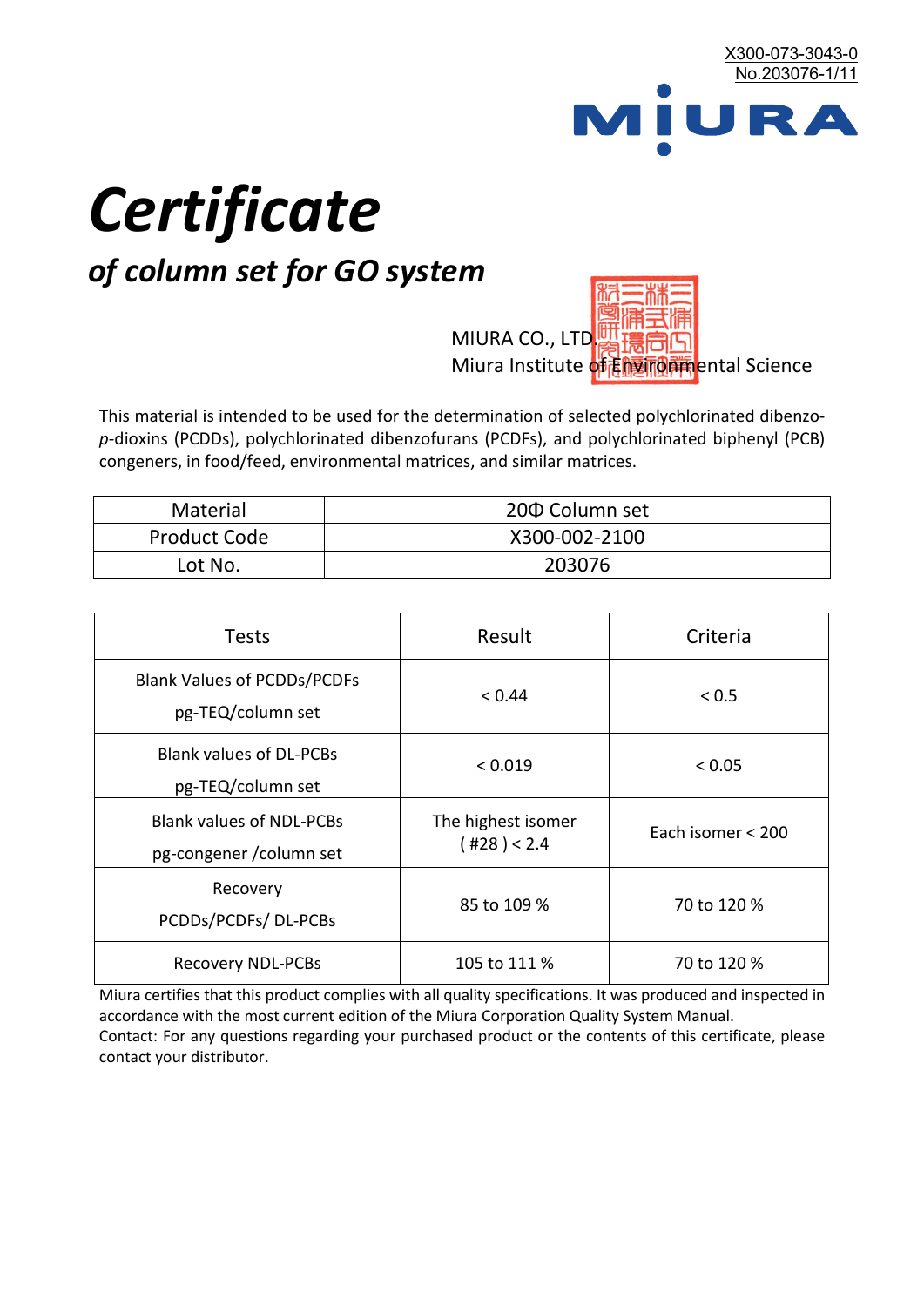## **DESCRIPTIONS**

**Lot Number:** The number mentioned on the labels on the column bag is the lot production number.

**Blank Level Values:** Blank level values, expressed as mass fractions (pg-TEQ per a column set), for selected PCB congeners, PCDD, and PCDF congeners are provided in Table 2. Blank level values are a reference value for which MIURA has the highest confidence in its accuracy, in that all known or suspected sources of bias have been investigated or taken into account (JIS K0311 or JIS K0312).

**Recovery Values (Sample):** Recovery values, expressed as percentages, are provided in Table 3 for selected mass labeled-PCB congeners, and selected mass labeled PCDD and PCDF congeners, based on selected mass labeled recovery standards added before GC-MS measurement. Recovery values meet EU regulations; however, the values meet the MIURA criteria for this certification, which are stricter than what is required by EU regulations.

#### **NOTICE AND WARNING TO USERS**

THE GO SYSTEM COLUMN SET IS INTENDED FOR DIOXIN ANALYTICAL USE ONLY, INCLUDING HAZARDOUS MATERIALS. BEFORE USE, READ THE SDS CAREFULLY; HANDLE PRODUCT AS A HAZARDOUS MATERIAL CAPABLE OF SKIN CORROSION AND/OR EYE DAMAGE.

#### **INSTRUCTIONS FOR STABILITY, STORAGE, AND USE**

**Stability and Storage:** The column set should be stored at room temperatures below 25 °C until use. It should not be frozen or exposed to sunlight or ultraviolet radiation. After removing from the bags, the contents should be used immediately, especially, because the concentration column (lower) "Alumina" can be deactivated under high-humidity. Storing of the removed column set is not recommended.

**Use:** If storing in a cold room or refrigerator, bring them to room temperature (let stand for approximately 30 min), remove water condensed on the surface of the bags. Carefully remove the bags to avoid damage of the column. Use the same lot number with one column set. For more information of column set refer to the operation manual.

### **ANALYTICAL METHODS USED AT MIURA**

For preparation of blank test, several column sets chosen at random per lot production were allowed to reach ambient temperature; two types of the purification columns (upper: silver nitrate silica gel, and lower: sulfuric acid silica gel) were assembled, and 10 mL of n-hexane was added to wet the top of the column with the designated column cap and disposable syringe. Then, a known amount of internal standard solution (containing selected labeled PCB, PCDDs, and PCDFs congeners; as shown in Table 1) dissolved in 6 mL of n-hexane was added to the top of the column with disposable syringe, and the syringe was washed with 2 x 2 mL of n-hexane; the n-hexane was injected into the column again. Then, the purification columns assembled with the concentration columns (upper) and (lower) were set to the each system unit immediately. After two fractions (dioxin and PCB fractions) were obtained from each system unit, a known amount of the recovery standard solution was added to each concentration vessel. Finally, both fractions were concentrated using an evaporation system under nitrogen to 0.01 mL.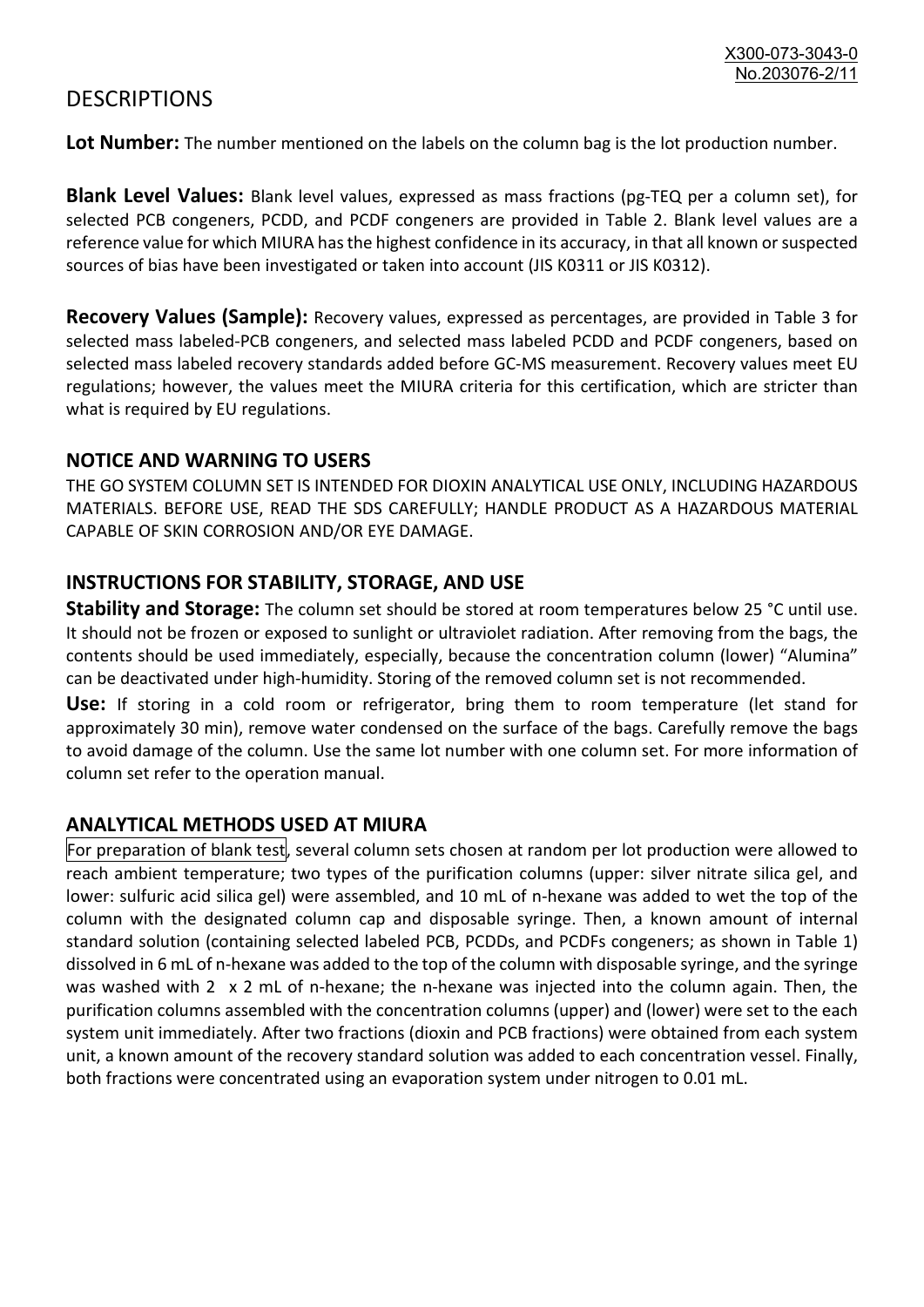X300-073-3043-0 No.203076-3/

| Compounds                          | Standard                      | Maker Code     | Maker                           | <b>Diluted</b><br>Concentration |
|------------------------------------|-------------------------------|----------------|---------------------------------|---------------------------------|
| PCDDs and PCDFs,<br><b>DL-PCBs</b> | Internal Standard             | DF-SS-A        |                                 | $10$ ng/mL<br>in decane         |
|                                    | <b>Internal Standard</b>      | DFP-LCS-B      | Wellington<br>Laboratories Inc. |                                 |
|                                    | Recovery (Surrogate) Standard | DF-IS-J        |                                 |                                 |
| <b>NDL-PCBs</b>                    | Internal Standard             | <b>MBP-28</b>  |                                 |                                 |
|                                    |                               | <b>MBP-52</b>  |                                 |                                 |
|                                    |                               | MBP-101        |                                 |                                 |
|                                    |                               | <b>MBP-138</b> |                                 |                                 |
|                                    |                               | MBP-153        |                                 |                                 |
|                                    | Recovery (Surrogate) Standard | <b>MBP-19</b>  |                                 |                                 |
|                                    |                               | <b>MBP-70</b>  |                                 |                                 |
|                                    |                               | MBP-111        |                                 |                                 |
|                                    |                               | MBP-162        |                                 |                                 |
|                                    |                               | <b>MBP-178</b> |                                 |                                 |

Table 1. Standard solutions used for recovery tests.

The concentrated dioxin fraction was analyzed using gas chromatography / high resolution mass spectrometry (GC/HRMS) operated in electron impact (EI) mode. A 0.25 mm ID × 60 m fused silica capillary (BPX-DXN, TRAJAN) was used. The concentrated PCB fraction was analyzed using GC/HRMS operated in EI mode. A 0.25 mm ID × 60 m fused silica capillary (HT8-PCB, TRAJAN) was used. All injections were 2 μL using a splitless inlet. The results, blank level values, are provided in Table 2. The chromatograms of each compounds are shown at page 6 and after. Furthermore, the dioxin and PCB fractions were analyzed using gas chromatography / low resolution mass spectrometry operated in total ion scan (m/z 50 to 500) mode, to confirm if interferences may affect determination of target compounds by GC/HRMS are included in the fractions, the chromatograms are not shown here.

For the recovery test (sample), The sunflower seed oil from Helianthus annuus (S5007-1L, Sigma Aldrich) was dissolved in 2 mL of n-hexane. A known amount of the internal standard solution was added to the flask, mixed, and allowed to equilibrate. First, several column sets chosen at random per lot production were allowed to reach ambient temperature; the purification columns (upper) and (lower) were assembled. 10 mL of n-hexane was added to wet the top of the column with the designated column cap and disposable syringe. Then, the sample with the internal standard was injected into the top of the column with the disposable syringe, and the syringe was washed with 2 x 2 mL of n-hexane; the n-hexane was injected into the column again. The purification column was assembled with the concentration column (upper) and (lower), and set to the each system unit immediately. After obtaining two fractions from the system unit, the dioxin and PCB fractions were concentrated using an evaporation system under nitrogen to approximately 0.01 mL. After the addition of a known amount of recovery standard solution, the both fractions were concentrated to 0.02 mL; then dioxin and PCB in each fractions were analyzed using GC/HRMS as mentioned above test. The inspection results is displayed in Table 3.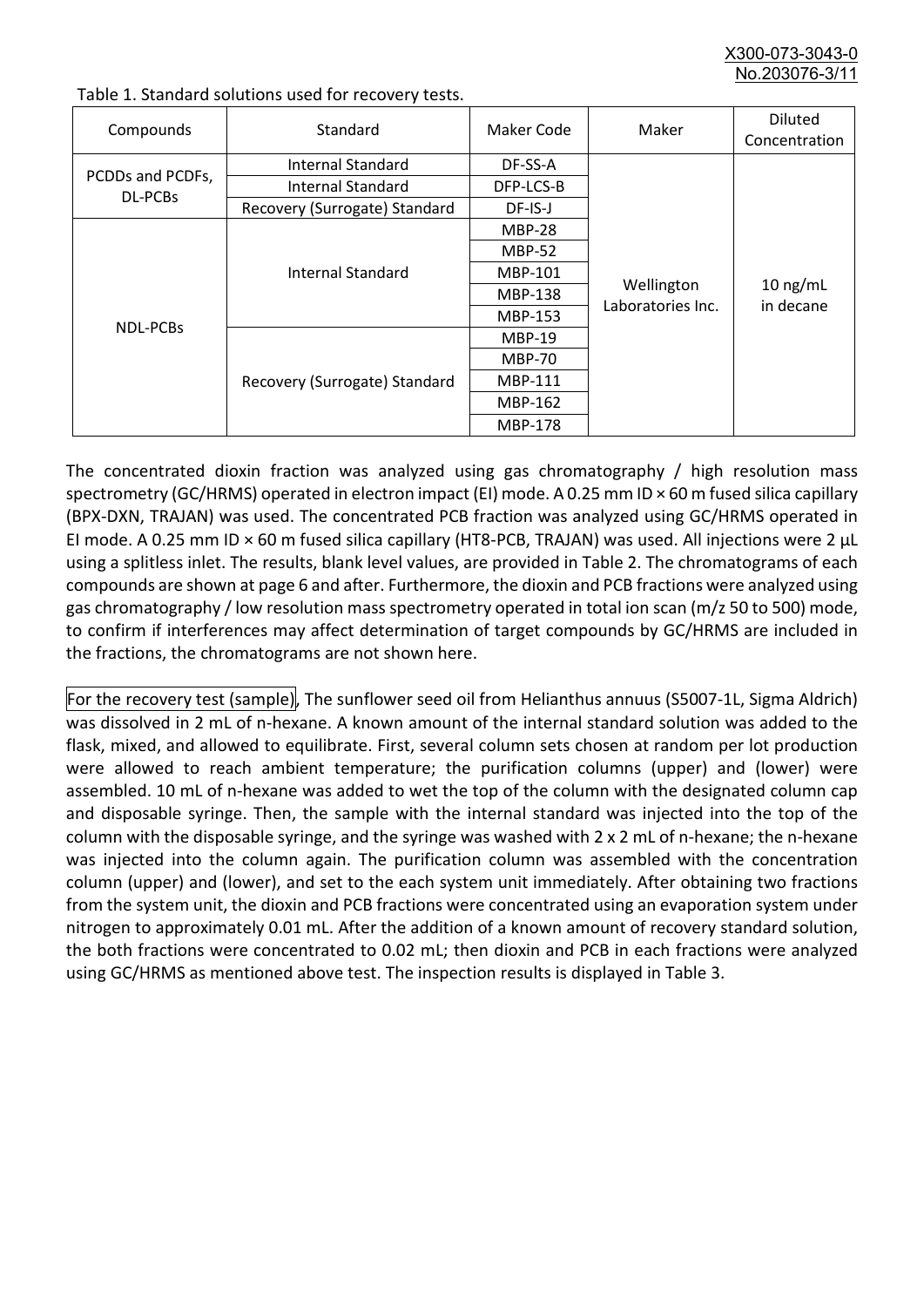X300-073-3043-0 No.203076-4/11

|  | Table 2 Blank levels of dioxins (PCDDs/PCDFs and DL-PCBs) and NDL-PCBs per column set. |
|--|----------------------------------------------------------------------------------------|
|--|----------------------------------------------------------------------------------------|

| abic 2 Diarik icveis of dioxins (I CDD3/TCDTs and DET CD3/ and NDET CD3 pcr column sett.<br>Congener | Concentration | <b>LOQ</b> | <b>LOD</b> | $S/N=3$   | TEQ*      |
|------------------------------------------------------------------------------------------------------|---------------|------------|------------|-----------|-----------|
|                                                                                                      | pg/column     | pg/column  | pg/column  | pg/column | pg/column |
| 2,3,7,8-TeCDD                                                                                        | <b>ND</b>     | 0.29       | 0.09       | 0.06      | 0.09      |
| 1,2,3,7,8-PeCDD                                                                                      | <b>ND</b>     | 0.30       | 0.09       | 0.04      | 0.09      |
| 1,2,3,4,7,8-HxCDD                                                                                    | <b>ND</b>     | 0.8        | 0.2        | 0.2       | 0.02      |
| 1,2,3,6,7,8-HxCDD                                                                                    | <b>ND</b>     | 0.7        | 0.2        | 0.2       | 0.02      |
| 1,2,3,7,8,9-HxCDD                                                                                    | <b>ND</b>     | 0.8        | 0.2        | 0.2       | 0.02      |
| 1,2,3,4,6,7,8-HpCDD                                                                                  | <b>ND</b>     | 1.3        | 0.4        | 0.1       | 0.004     |
| <b>OCDD</b>                                                                                          | <b>ND</b>     | 1.9        | 0.6        | 0.2       | 0.00018   |
| 2,3,7,8-TeCDF                                                                                        | <b>ND</b>     | 0.9        | 0.3        | 0.1       | 0.03      |
| 1,2,3,7,8-PeCDF                                                                                      | <b>ND</b>     | 0.8        | 0.2        | 0.1       | 0.006     |
| 2,3,4,7,8-PeCDF                                                                                      | <b>ND</b>     | 0.5        | 0.2        | 0.1       | 0.06      |
| 1,2,3,4,7,8-HxCDF                                                                                    | <b>ND</b>     | 0.6        | 0.2        | 0.1       | 0.02      |
| 1,2,3,6,7,8-HxCDF                                                                                    | <b>ND</b>     | 0.9        | 0.3        | 0.1       | 0.03      |
| 1,2,3,7,8,9-HxCDF                                                                                    | <b>ND</b>     | 0.6        | 0.2        | 0.1       | 0.02      |
| 2,3,4,6,7,8-HxCDF                                                                                    | <b>ND</b>     | 0.6        | 0.2        | 0.1       | 0.02      |
| 1,2,3,4,6,7,8-HpCDF                                                                                  | <b>ND</b>     | 1.0        | 0.3        | 0.09      | 0.003     |
| 1,2,3,4,7,8,9-HpCDF                                                                                  | <b>ND</b>     | 1.1        | 0.3        | 0.1       | 0.003     |
| <b>OCDF</b>                                                                                          | <b>ND</b>     | 2.0        | 0.6        | 0.3       | 0.00018   |
| #81 (3,4,4',5-TeCB)                                                                                  | <b>ND</b>     | 0.7        | 0.2        | 0.04      | 0.00006   |
| #77 (3,3',4,4'-TeCB)                                                                                 | <b>ND</b>     | 1.5        | 0.5        | 0.04      | 0.00005   |
| #126 (3,3',4,4',5-PeCB)                                                                              | <b>ND</b>     | 0.4        | 0.1        | 0.08      | 0.01      |
| #169 (3,3',4,4',5,5'-HxCB)                                                                           | <b>ND</b>     | 0.9        | 0.3        | 0.05      | 0.009     |
| #123 (2',3,4,4',5-PeCB)                                                                              | <b>ND</b>     | 0.4        | 0.1        | 0.01      | 0.000003  |
| #118 (2,3',4,4',5-PeCB)                                                                              | <b>ND</b>     | 0.7        | 0.2        | 0.01      | 0.000006  |
| #105 (2,3,3',4,4'-PeCB)                                                                              | <b>ND</b>     | 0.4        | 0.1        | 0.01      | 0.000003  |
| #114 (2,3,4,4',5-PeCB)                                                                               | <b>ND</b>     | 0.6        | 0.2        | 0.01      | 0.000006  |
| #167 (2,3',4,4',5,5'-HxCB)                                                                           | <b>ND</b>     | 0.4        | 0.1        | 0.01      | 0.000003  |
| #156 (2,3,3',4,4',5-HxCB)                                                                            | <b>ND</b>     | 0.5        | 0.1        | 0.01      | 0.000003  |
| #157 (2,3,3',4,4',5'-HxCB)                                                                           | <b>ND</b>     | 0.6        | 0.2        | 0.01      | 0.000006  |
| #189 (2,3,3',4,4',5,5'-HpCB)                                                                         | <b>ND</b>     | 0.4        | 0.1        | 0.009     | 0.000003  |
| #28 (2,4,4'-TrCB)                                                                                    | 2.4           | 0.4        | 0.1        | 0.01      |           |
| #52 (2,2',5,5'-TeCB)                                                                                 | 1.3           | 0.3        | 0.1        | 0.02      |           |
| #101 (2,2',4,5,5'-PeCB)                                                                              | (0.2)         | 0.4        | 0.1        | 0.01      |           |
| #138 (2,2',3,4,4',5'-HxCB)                                                                           | <b>ND</b>     | 0.6        | 0.2        | 0.01      |           |
| #153 (2,2',4,4',5,5'-HxCB)                                                                           | <b>ND</b>     | 1.1        | 0.3        | 0.01      |           |
| #180 (2,2',3,4,4',5,5'-HpCB)                                                                         | <b>ND</b>     | 0.6        | 0.2        | 0.01      |           |

\* TEQ: Toxicity Equivalents (are applied WHO-TEF(2006))

- 1. The figures in the parentheses in the concentration of actual measurement denote the concentration of the LOD or more and less than the LOQ.
- 2. ND in the concentration of actual measurement denotes less than the LOD.
- 3. TEQ are calculated with an actual measurement which is the concentration of the LOQ or more, and an actual measurement which is the concentration of the LOD or more and less than the LOQ, respectively. For values less than the LOD, TEQ are calculated with the LOD.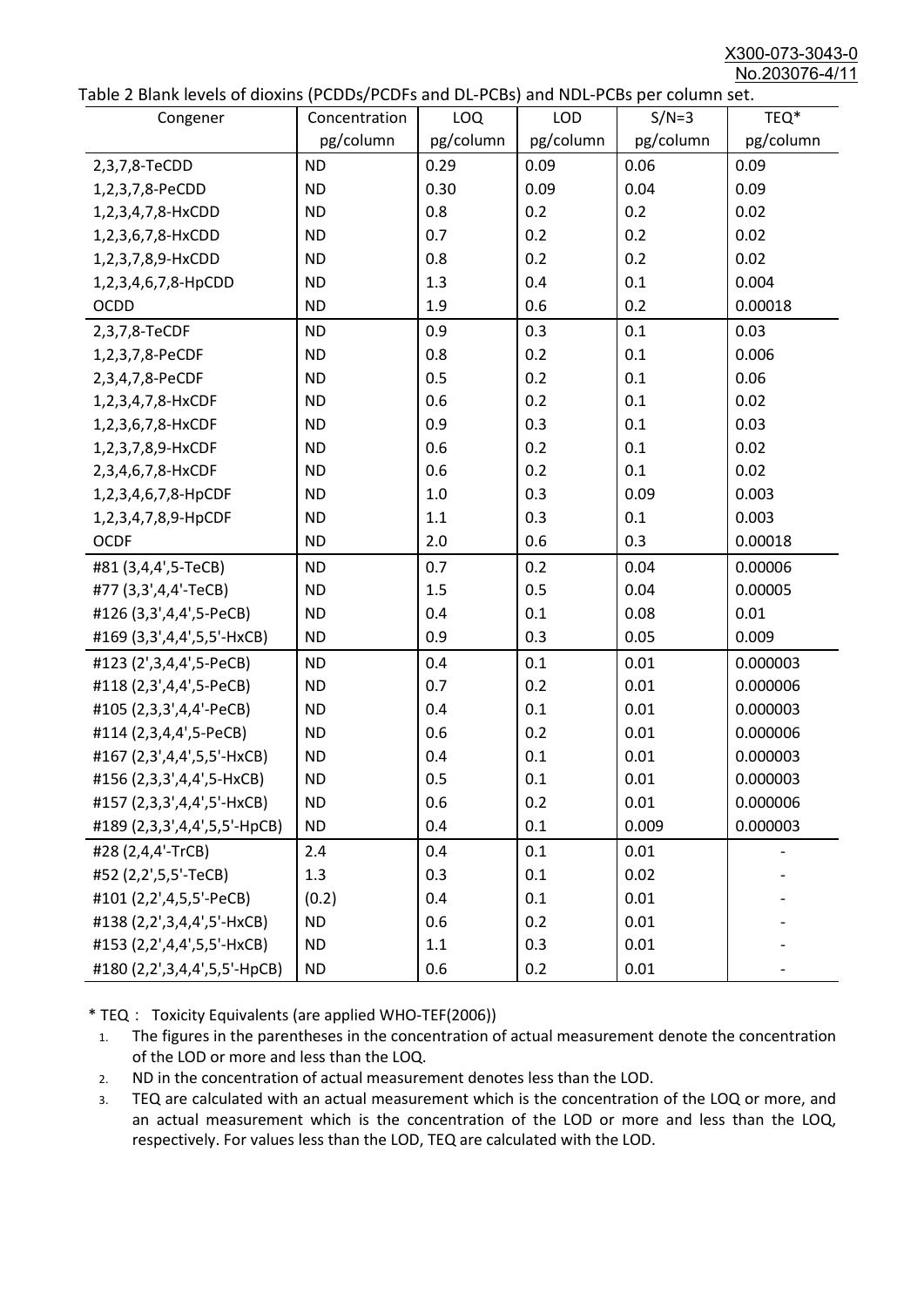| ישטי יש טי ישטי<br>Congener  | Sample |
|------------------------------|--------|
| 2,3,7,8-TeCDD                | 89%    |
| 1,2,3,7,8-PeCDD              | 101 %  |
| 1,2,3,4,7,8-HxCDD            | 92%    |
| 1,2,3,6,7,8-HxCDD            | 95 %   |
| 1,2,3,7,8,9-HxCDD            | 94 %   |
| 1,2,3,4,6,7,8-HpCDD          | 90%    |
| <b>OCDD</b>                  | 85%    |
| 2,3,7,8-TeCDF                | 94 %   |
| 1,2,3,7,8-PeCDF              | 99%    |
| 2,3,4,7,8-PeCDF              | 106 %  |
| 1,2,3,4,7,8-HxCDF            | 93 %   |
| 1,2,3,6,7,8-HxCDF            | 93 %   |
| 1,2,3,7,8,9-HxCDF            | 101 %  |
| 2,3,4,6,7,8-HxCDF            | 96 %   |
| 1,2,3,4,6,7,8-HpCDF          | 96 %   |
| 1,2,3,4,7,8,9-HpCDF          | 94 %   |
| <b>OCDF</b>                  | 89%    |
| #81 (3,4,4',5-TeCB)          | 98%    |
| #77 (3,3',4,4'-TeCB)         | 97%    |
| #126 (3,3',4,4',5-PeCB)      | 109 %  |
| #169 (3,3',4,4',5,5'-HxCB)   | 103 %  |
| #123 (2',3,4,4',5-PeCB)      | 101%   |
| #118 (2,3',4,4',5-PeCB)      | 95%    |
| #105 (2,3,3',4,4'-PeCB)      | 89%    |
| #114 (2,3,4,4',5-PeCB)       | 106%   |
| #167 (2,3',4,4',5,5'-HxCB)   | 101%   |
| #156 (2,3,3',4,4',5-HxCB)    | 104%   |
| #157 (2,3,3',4,4',5'-HxCB)   | 100%   |
| #189 (2,3,3',4,4',5,5'-HpCB) | 97%    |
| #28 (2,4,4'-TrCB)            | 106%   |
| #52 (2,2',5,5'-TeCB)         | 105%   |
| #101 (2,2',4,5,5'-PeCB)      | 108%   |
| #138 (2,2',3,4,4',5'-HxCB)   | 109%   |
| #153 (2,2',4,4',5,5'-HxCB)   | 109%   |
| #180 (2,2',3,4,4',5,5'-HpCB) | 111%   |

Table 3. Recoveries of labeled internal standards.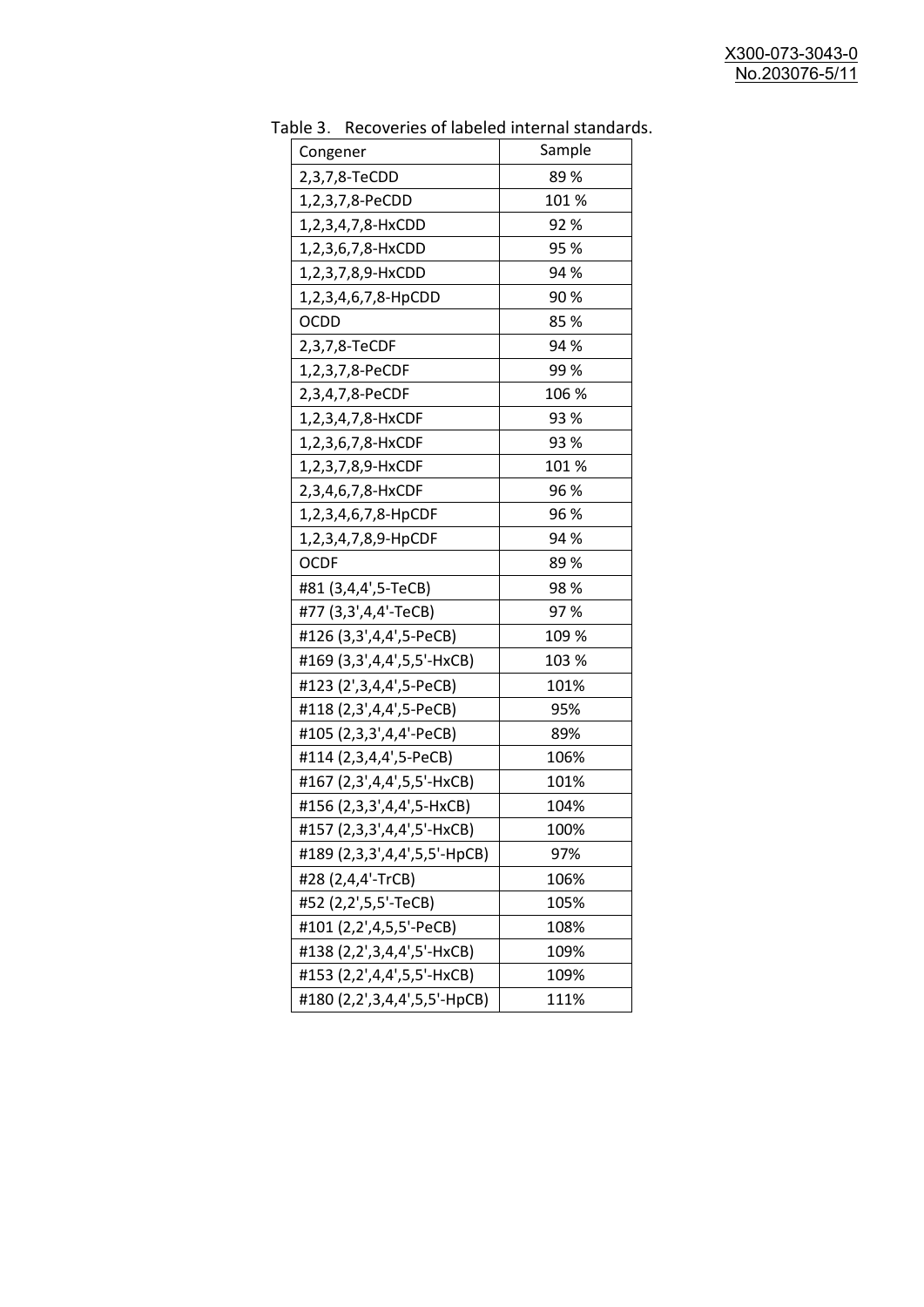#### **Compound View** Page 1



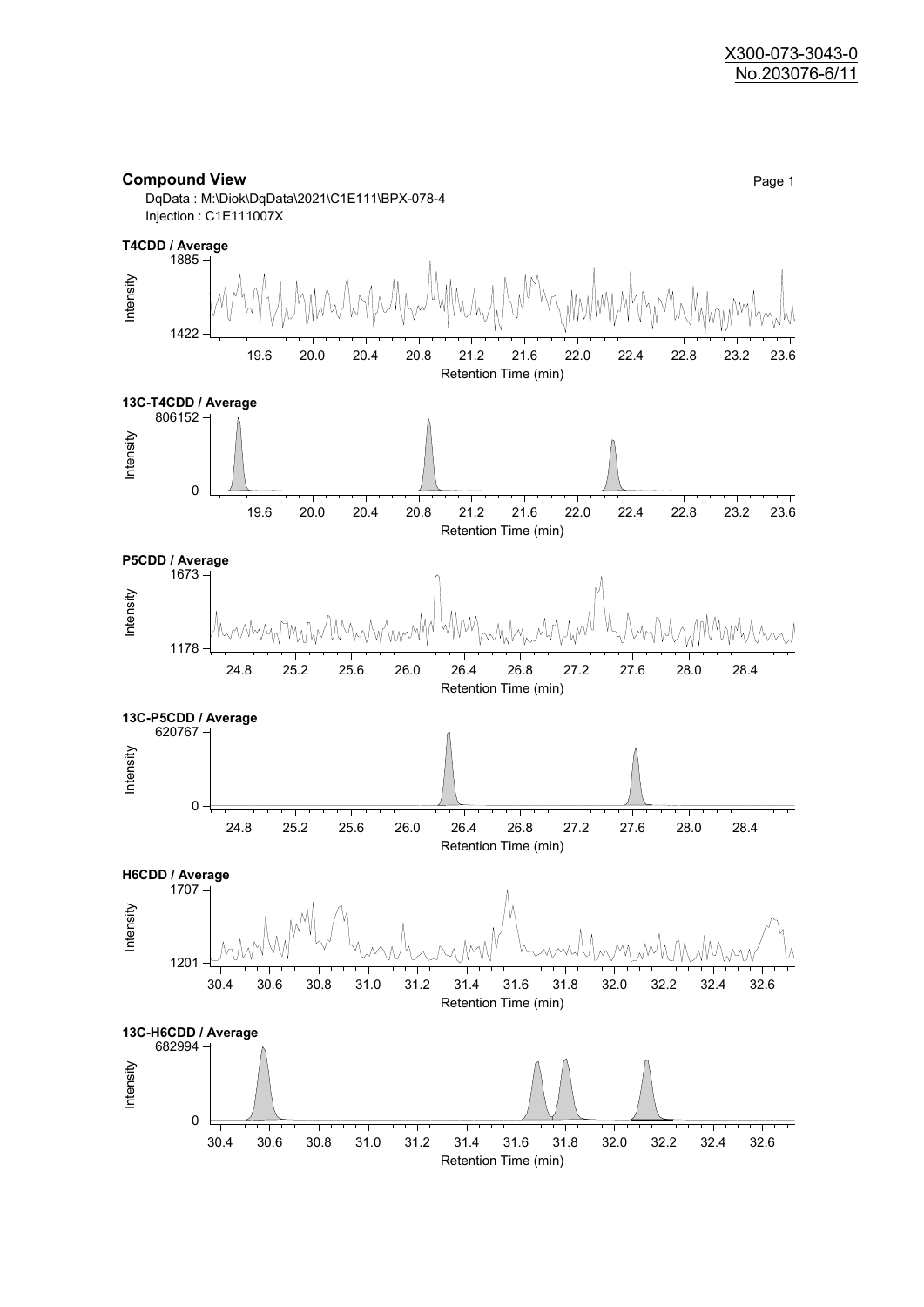#### X300-073-3043-0 No.203076-7/11

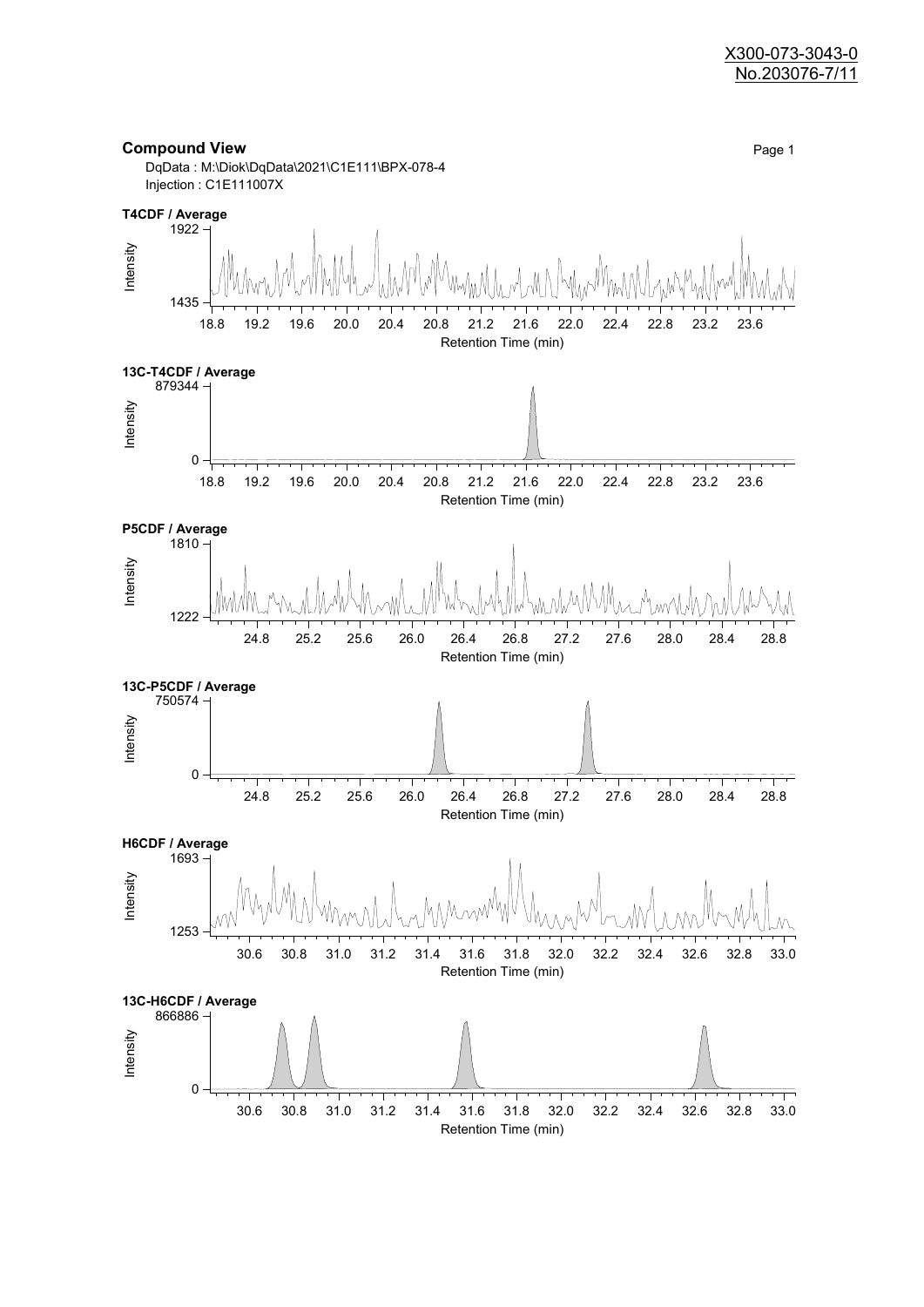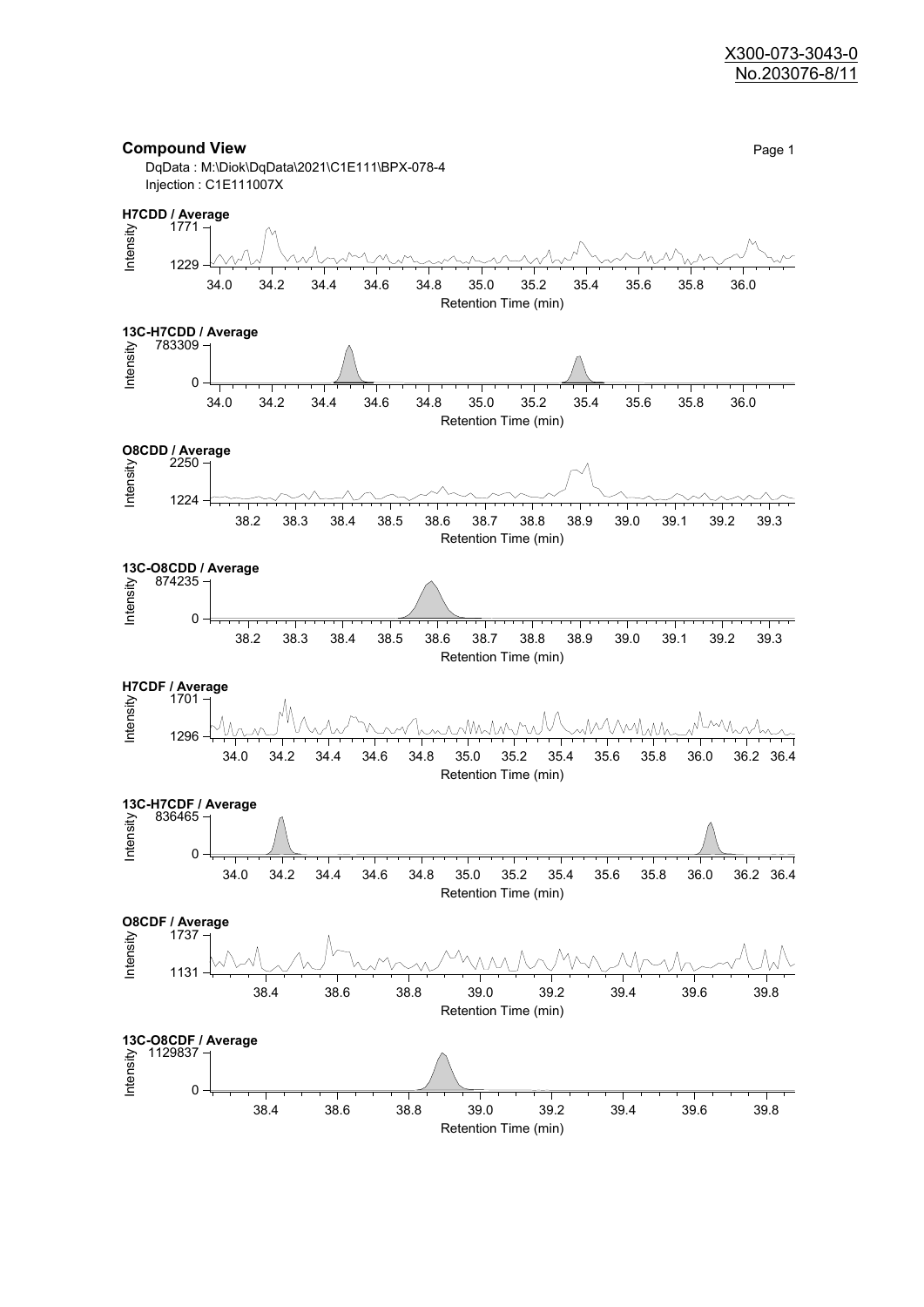

Retention Time (min)

**Compound View** Page 1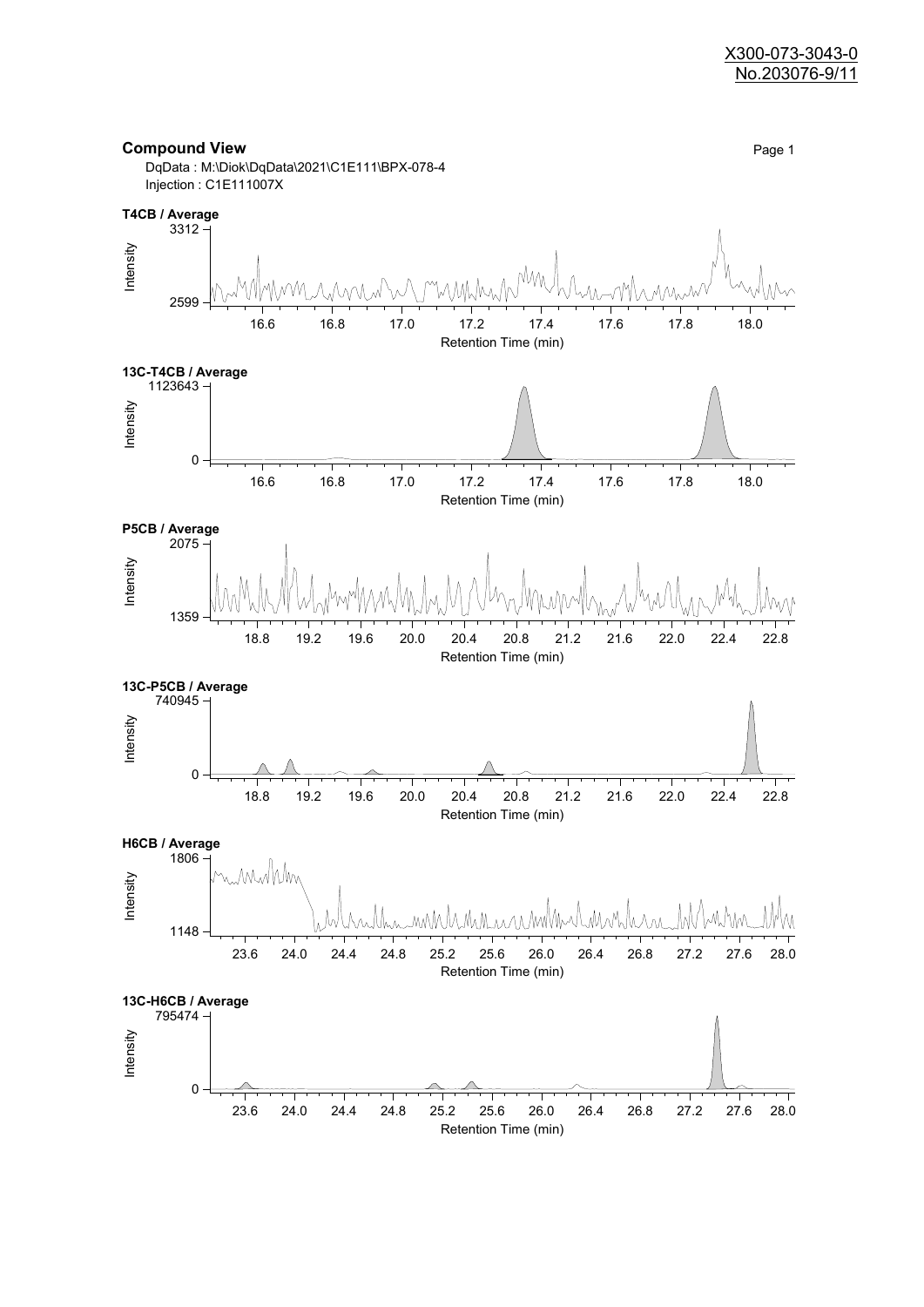